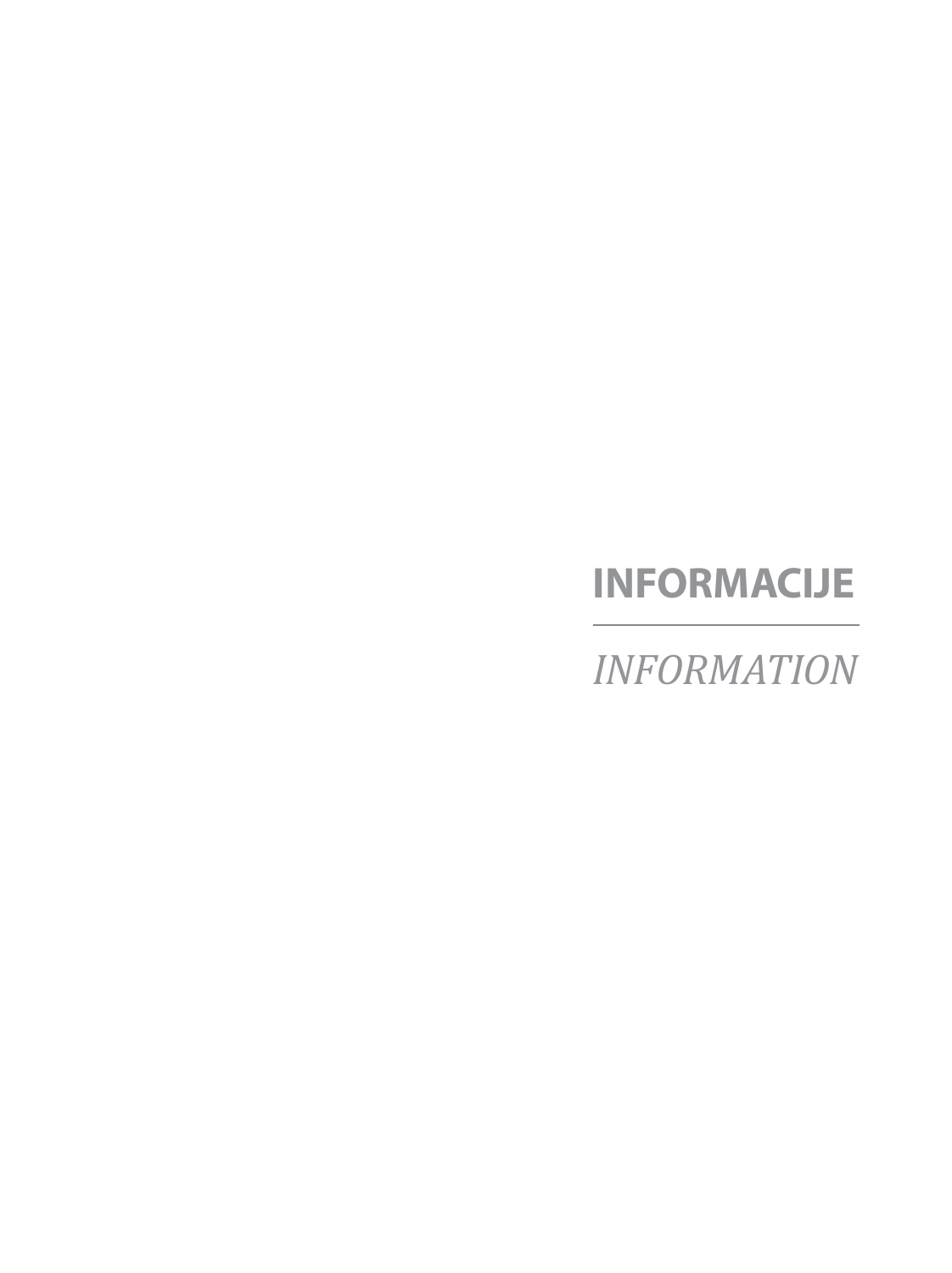## **Academy of Arts and Culture in Osijek is organising** 4th International Scientific Conference *– European Realities*

#### **/MOVEMENTS/**

(Osijek, 12th - 13th December 2019)

International scientific conference *European Realities* is fourth in continuation scientific conference that started in 2013. The conference is engaged in interdisciplinary research and analysis of cultural, educational, artistic and scientific policies in the European environment, as well as their consequences on specific aspects of contemporary social and cultural context. The first meeting, held in 2013, was mainly devoted to the role of national identity in the context of the European Union, and the second meeting, held in 2015, dealt with the issue of cultural, educational, artistic and scientific policies in the context of the 200th anniversary of the birth of Josip Juraj Strossmayer. The third conference, which took place in 2017, emphasized the modern media and media culture.

Overall theme of the meeting to be held in 2019 on the Academy of Arts and Culture in Osijek, Department of Culture, Media and Management is **MOVEMENTS***,* in a broad sense. The theme is related to **inevitable adjustments of culture, management, creative industries, media and public communications in general to digital environment.**

In other words, the question isn't will we adjust to new cultural, media and economic trends but rather what is the mode of this adjustment and with which far-reaching consequences. Digital revolution, social media, fake news, cultural production as a supplier led process and many other current social and cultural phenomena must also encourage academic community to take a scientific and analytical approach to face the growth of so called influencer-driven culture and the omnipresent "University of YouTube"; denouncing and calling to the responsibility of social media and broader, internet platforms where they have to prove they care about the truth and serious journalism, or will be properly forced to do so by European regulation. Art, science and culture also need adjustments to new ways of closing the loop of artist, audience, people and place, respecting at the same time the creative processes and the need to understand the market forces that are leading it. The rise of self-employed workers in cultural and creative industries, especially in the design and media industries needs to be mentioned as well as the fact that their career raise is not led by money but rather by its impact on the world.

The answers to questions how to adjust depend on a collaborative and flexible approach, but also on the emerging new collaborative spaces. In this sense, it is precisely the **movements** in new directions, innovative and attractive solutions and more provocative reflections that will strengthen the synergy between activities in culture, economy, especially cultural and creative industries and public communications, enabling the establishment of a stimulating research platform to be summarized in the **fundamental goals** of our gathering: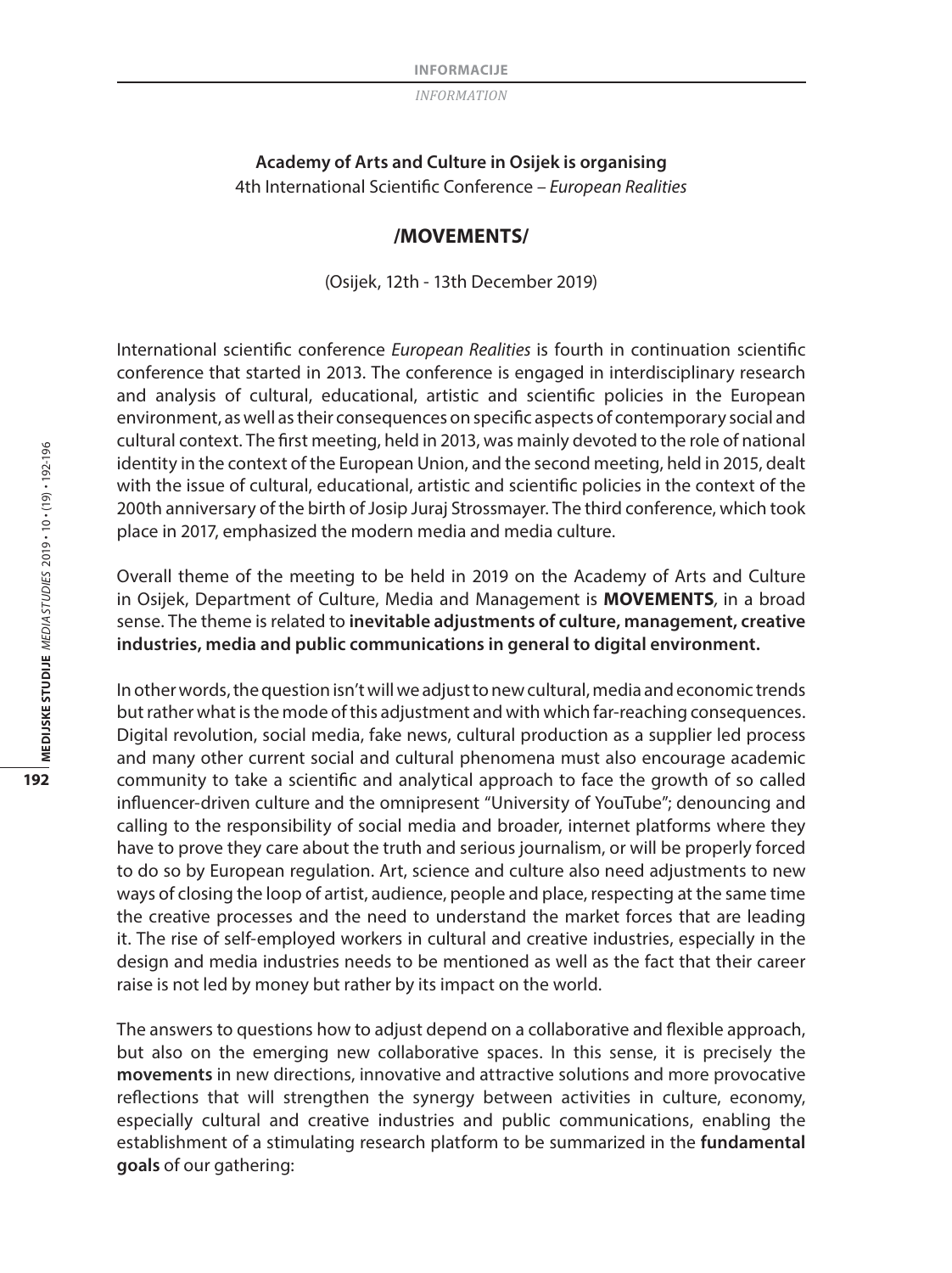>Observe media and public communications in the context of the public sphere, different decision making and implementation processes; in relation to its economic potential and opportunities that media offers or through symbolic practices and orientation on meanings that they transmit through media content; as an arena in which different disciplinary traditions and methodological basics in media research can collaborate and exchange knowledge, with the analysis of current and future trends, developments and media phenomena as an aim. This responds to the **conference thematic unit** entitled **Media and Public Communication in Political, Economic and Cultural Environment.**

>Scientific, economical and media aspects of culture and arts synchronically and diachronically examine within the fields of culture and arts and through research in the scope of regional culture, cultural geography, cultural anthropology, cultural tourism, cultural identity, cultural capital, aesthetics, ideology, religious culture, sociology of culture, cultural memory, heritage and space identity, etc. The modalities of facing the new challenges in culture and tracing current trends, such as the strong digital technology interventions in the everyday life culture as well as in the culture and arts research will be presented within the **conference thematic unit Culture and Arts – Scientific, Managerial and Media Aspects.**

>Within the third conference aim and **conference thematic unit** entitled **Cultural and Creative Industries: The Urban Regeneration and Economic Growth Drivers** the main intention is to analyse and compare the cultural and creative industries as well as other related industries economic conditions, to identify external and internal factors necessary for achieving dynamic development, to analyze the influence on Croatian economy and European Union as a whole and to identify further development potentials and directions precisely because the cultural and creative industries are the urban regeneration and economic growth drivers, which is supported by data like the growth of employees, realized income, exports, number of freelance workers, new ways of doing business. Aside from employing a significant number of young new *generation Z* employees, the goal is not just profit, but above all impact.

Some of the **discussion topics** within the **conference thematic units** are:

 **1. Media and Public Communication in Political, Economic and Cultural Environment**

>Information disorder, misinformation's, fake news, censorship, new regulation and new responsibilities

>User-generated media content and concept of civil journalism

>The issue of *No limits culture*

- *>*Public sphere in digital surrounding
- >In (equities) in access, and digital divide
- >Media socialization and media literacy the future and trend of development

>Audience and practices of participation in media

- >Ideologies in media, manipulation and propaganda
- >Media discourses: vicarious and participatory
- >Public relations as text and profession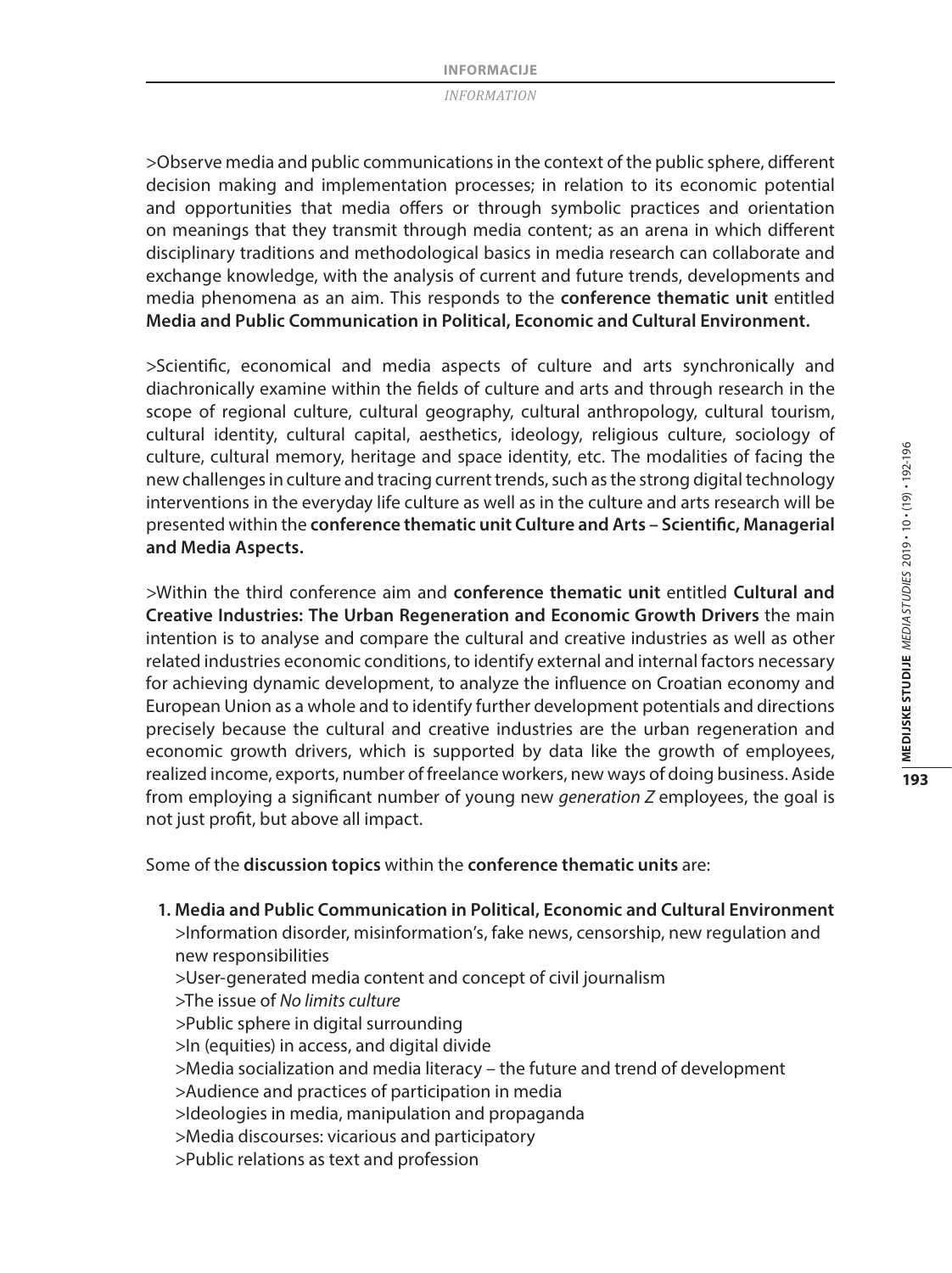>Freedom of the media protection in digital age >The concept of postdigital age: are new media still new?

### **2. Culture and Arts – Scientific, Managerial and Media Aspects**

>Regional culture – emotion, tradition, brand

- >Cultural and artistic aspects of emotions
- >Intercultural (non) communication

>Vernacular values in culture and arts

>Literature and other arts

>Media identities, from stars to selfies

- >Cultural representation and power in media
- >Popular culture in media

>Cyber culture or breaking boundaries

- >The concept of virtual
- >Digital cultural assets legal protection in information society
- >Culture and arts of diaspora, immigration, refugees
- >Culture and Arts, Management and Communications: an educational aspects >Man – computer – man: the issue of interaction design within the digital information space

## **3. Cultural and Creative Industries: The Urban Regeneration and Economic Growth Drivers**

>The future/trends and projections of cultural and creative industries developments >The influence / non-conventional practices and digital marketing

>Digital transformation

>Institutional and corporate contribution and foreign partnerships (project and alternative financing)

>Business modelling and financing in digital era

>Developments – shaping and adapting organizations to a dynamic environment (establishment, financing and management)

- >Creative economy creative class
- >Media management
- >The changing publishing industry
- >Reputation economy
- >The European legal framework of cultural and creative industries
- >Media archaeology and information heritage
- >(Post)digital life of museum collections

#### *Organizers /Co-organizers*

Academy of Arts and Culture in Osijek, Croatia

Faculty of Education, Osijek, Croatia

Faculty of Humanities and Social sciences, Croatia

Stuttgart Media University, Germany

University of Ss. Cyril and Methodius in Trnava, Faculty of Mass Media

Communication, Slovakia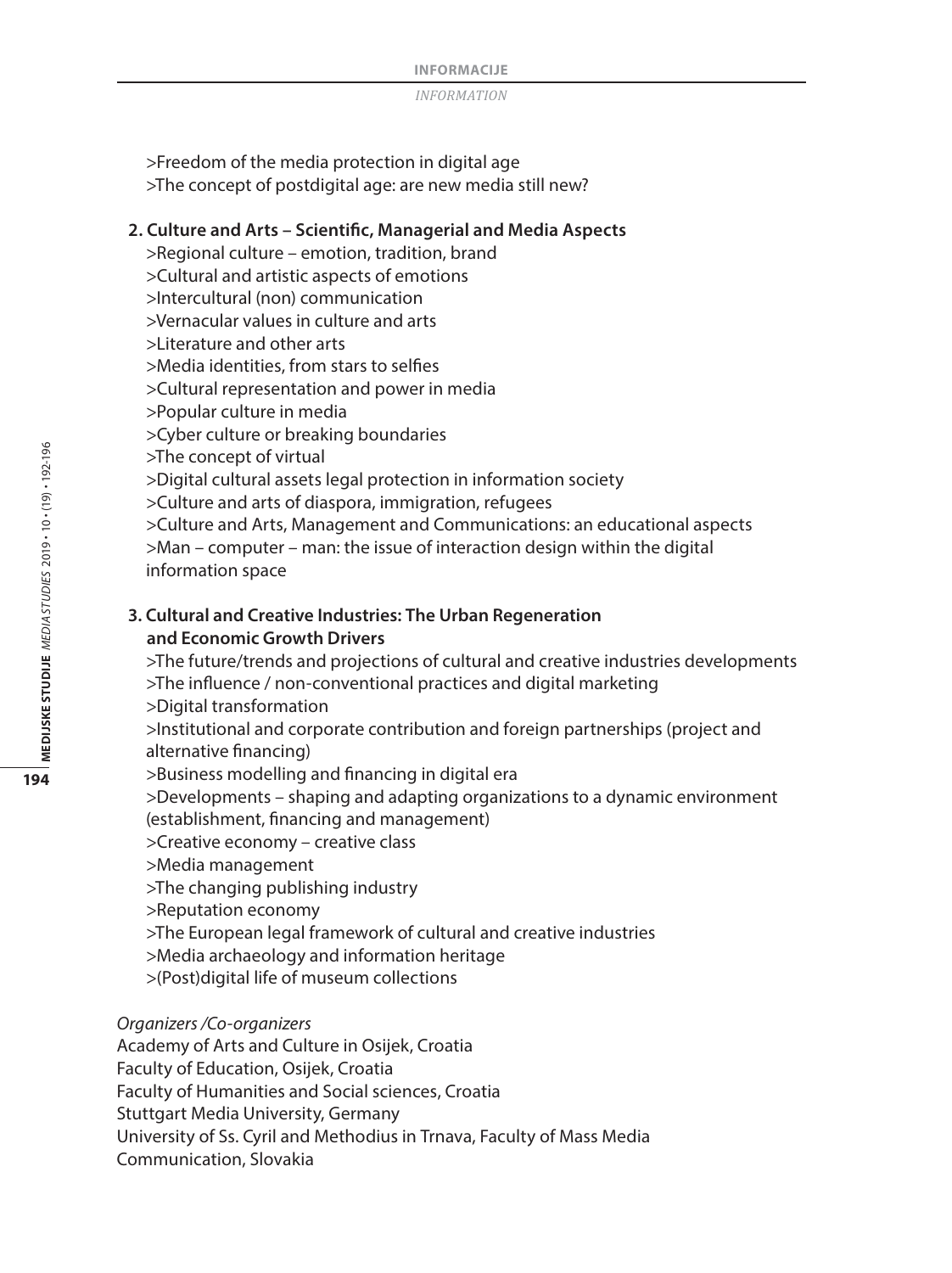Complutense University of Madrid, Faculty of Information Sciences, Spain Vytautas Magnus University, Academy of Education, Lithuania University of Porto, Porto School of Education, Portugal

#### *Plenary sessions:*

Krešimir Nemec, F.C.A., Croatian Academy of Science and Arts, Croatia Dubravka Oraić Tolić, F.C.A., Croatian Academy of Science and Arts, Croatia Prof. Antonio Spadaro, PhD, Pontifical Gregorian University, Italy

#### *Organizational board:*

Ass. Prof. Tatjana Ileš, PhD. / Ass. Prof. Borko Baraban, PhD. / Ass. Prof. Iva Buljubašić, PhD. / Ass. Prof. Marta Borić Cvenić, PhD. / Ass. Prof. Marija Šain, PhD. / Maria Inês Ribeiro Basílio de Pinho, PhD., prof. / Luka Alebić, PhD. / Mirna Sabljar, PhD. / Snježana Barić-Šelmić, mag. cult. / Marina Čepo, dipl. iur. / Maja Haršanji, mag. oec. / Antonija Matić, mr. sc. / Tomislav Levak, mag. cult. / Toni Podmanicki, mag. oec.

#### *Scientific and programme board:*

Prof. Krešimir Nemec, PhD., F.C.A., Croatia / Prof. María José Cavadas Gormaz, PhD., Spain / Prof. Martin Engstler, PhD., Germany / Prof. Boris Alexander Kühnle, PhD., Germany / Prof. Burkard Michel, PhD.,Germany / Prof. Uwe Eisenbeis PhD., Germany / Prof. Maria Carmen Salgado Santamaría PhD., Spain / Prof. Lars Rinsdorf, PhD., Germany / Prof. Miguel Ángel Ortiz Sobrino, PhD., Spain, / Prof. Mercedes Zamarra López, PhD., Spain / Assoc. Prof. Željko Pavić, PhD. Croatia / Assoc. Prof. Lucija Ljubić, PhD. Croatia / Ass. Prof. Ivana Bestvina Bukvić, PhD., Croatia (chair) / Ass. Prof. Marina Đukić, PhD., Croatia / Ass. Prof. Rasa Nedzinskaitė, PhD. / Ass. Prof. Ivica Šola, PhD., Croatia / Ass. Prof. Ján Višňovský, PhD., Slovakia / Andrej Brník, PhD., prof., Slovakia / Dáša Mendelová, PhD., prof., Slovakia / Maria Inês Ribeiro Basílio de Pinho, PhD., prof., Portugal / Martin Solík, PhD., prof., Slovakia

#### **Conference fee**

Until November 1st – 500.00 kn / 70.00 € PhD students – 400.00 kn / 60.00 €

Conference fee includes participation in conference and other organized events, conference promotional materials, refreshments during breaks, Conference Proceedings. Each participant can have only one article in conference. **Payments** should be done until November 1st 2019 by **direct bank transfer at the following account:** Academy of Arts and Culture in Osijek

K. P. Svačića 1f, Osijek

#### **IBAN: HR7323600001102689236** OIB: 60277424315

Obligatory details to be included:

name of the participant,

purpose of payment – Conference fee,

date of payment.